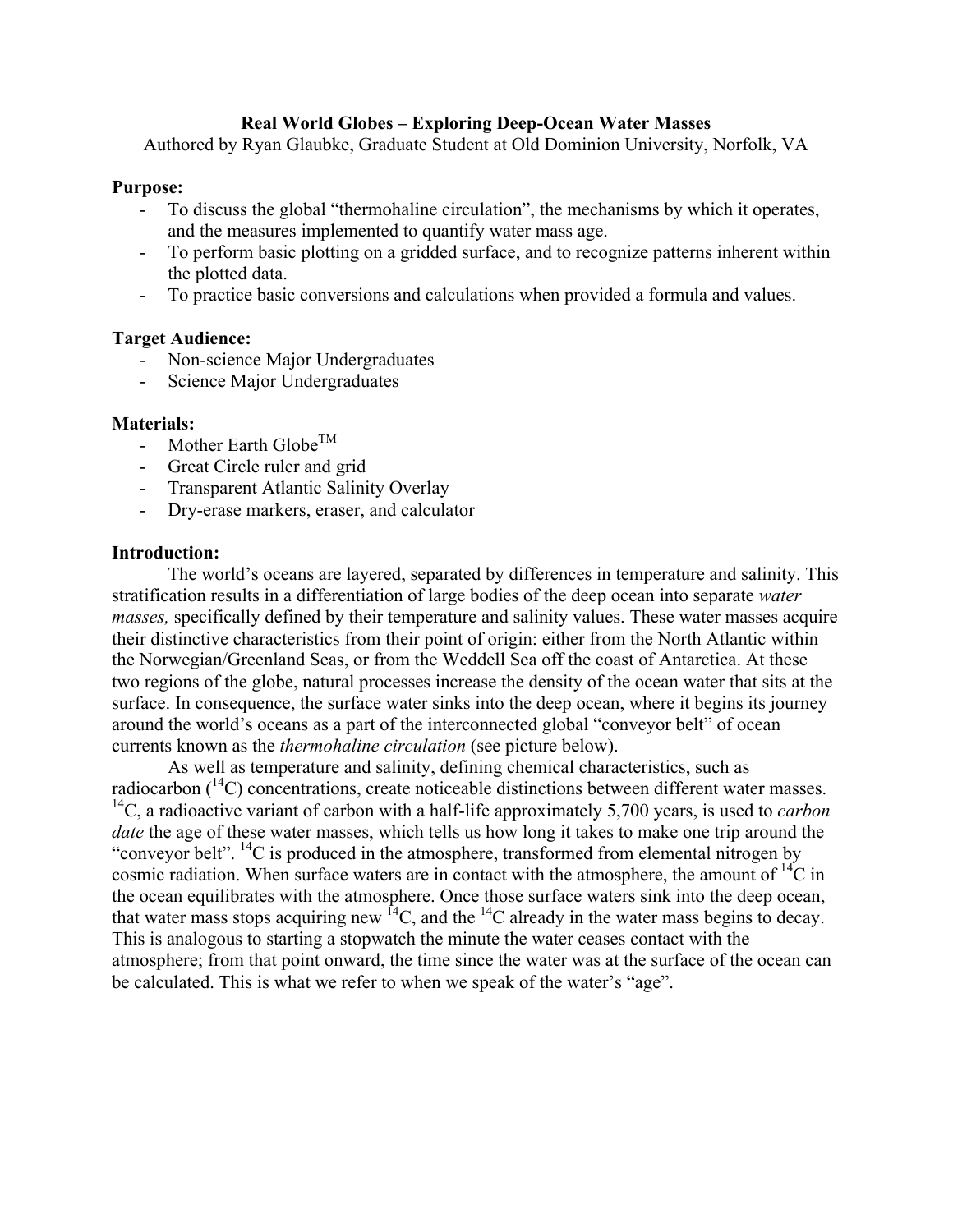

*The global thermohaline circulation begins with the sinking of cold, salty water in the North Atlantic. From there, the water travels south, around Antarctica, and eventually into the Indian and North Pacific Oceans, where it rises to the surface and begins the journey back to the Atlantic.*

### **Activity:**

An oceanographic vessel has just returned from two months at sea. The research team traveled down the center of the Atlantic Ocean from Rekjavík, Iceland to South Georgia Island near the Antarctic Peninsula. Along their transect of the Atlantic Ocean, they stopped at a number of stations and took vertical measurements of the <sup>14</sup>C concentration.

**1** – Assemble the globe. Place the grid atop the Great Circle and orient the circle so that it travels through the Atlantic Ocean.

**2** – Label the x-axis of the Great Circle grid "Latitude (°)" and label each vertical line with latitude values. (The center of the grid should be labeled 0° due to its position on the equator – one box on the grid is equivalent to 2°). **Remember:** Positive latitude values are to the north of the equator, where negative latitude values are to the south. Also, label the y-axis "Depth (m)" and label each horizontal line from the outside of the circle inward (beginning with 0 at the surface – each box is equal to  $300$  m).

**3** – Orient the Great Circle with superimposed grid so that it aligns down the center of the Atlantic Ocean.

**4** – Plot the points listed in Table 1 on the grid and label the  ${}^{14}C$  age next to each point.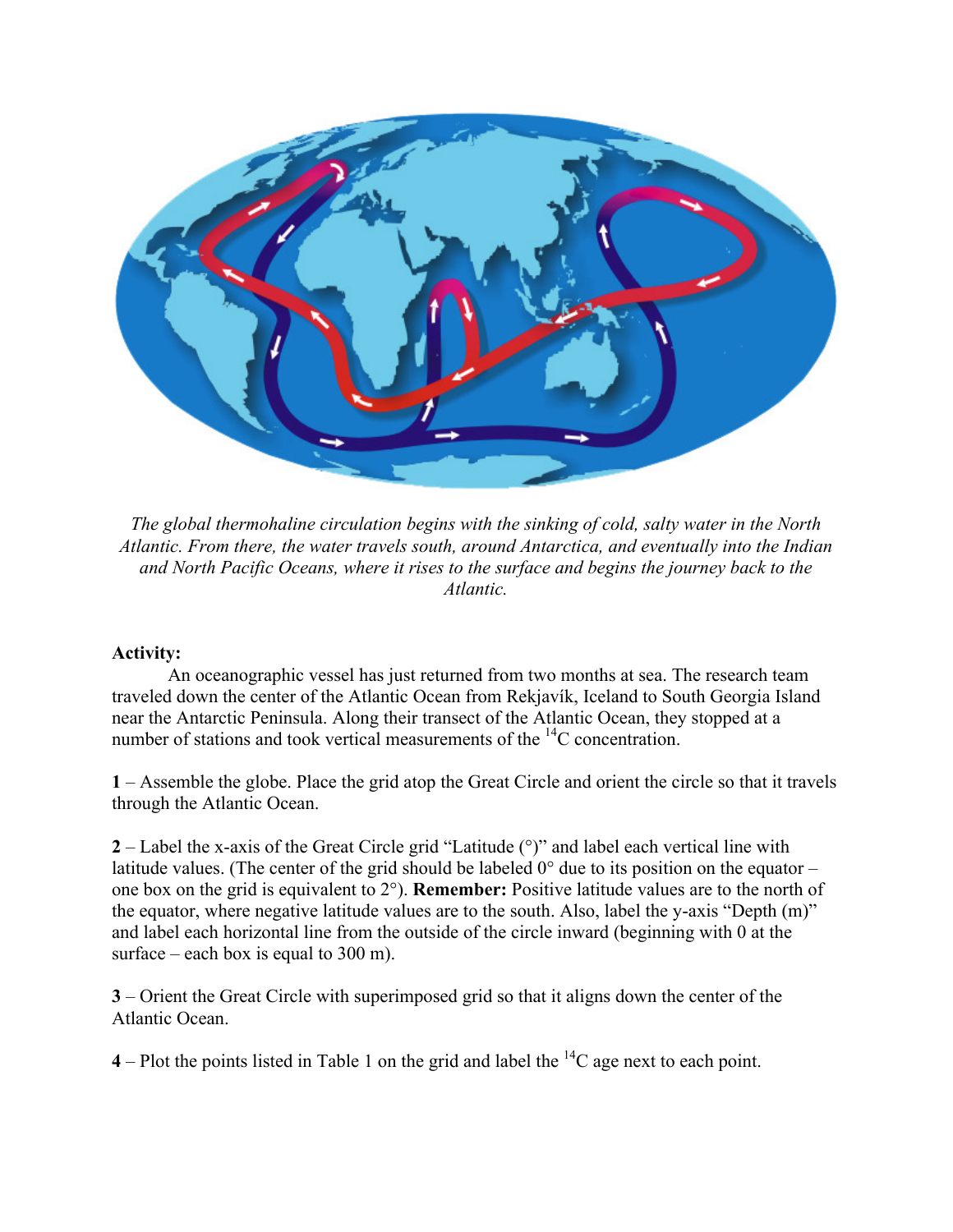If waters receive their  ${}^{14}C$  signature from the atmosphere, one would expect the waters closer to the surface to be "younger" than the waters deep within the ocean (where most  $^{14}C$  has already decayed away). Do you see this pattern in the plotted data? Are there any exceptions? Circle them.

Using what you know about thermohaline circulation, what might be causing these reversals in  ${}^{14}C$  age? Make an educated guess.

**5** – Let's see if all waters at the same depth have the same <sup>14</sup>C age. Look at the <sup>14</sup>C age at 52°N and 1800 m depth (82 years). Draw a line from that point to the next point at 1800 m. Connect each point at 1800 m until you reach the equator. Label this line 'A'. Look at the ages of each point. How does the 14C age vary from the North Atlantic to the equator?

**6** – Let's do the same exercise but starting in the South Atlantic. Look at the 14C age plotted at -72°N and 900 m depth (52 years). Draw a line from the point to the next point at 900 m. Connect each point at 900 m until you reach the equator. Label this line 'B'. Look at the ages of each point. How does the  ${}^{14}C$  age vary from the North Atlantic to the equator?

Not only do the ages seem to get older as we move from the surface to the ocean floor, but it seems like ages get older from the poles to the equator. Is this true for *all* depths? What might be the cause of this?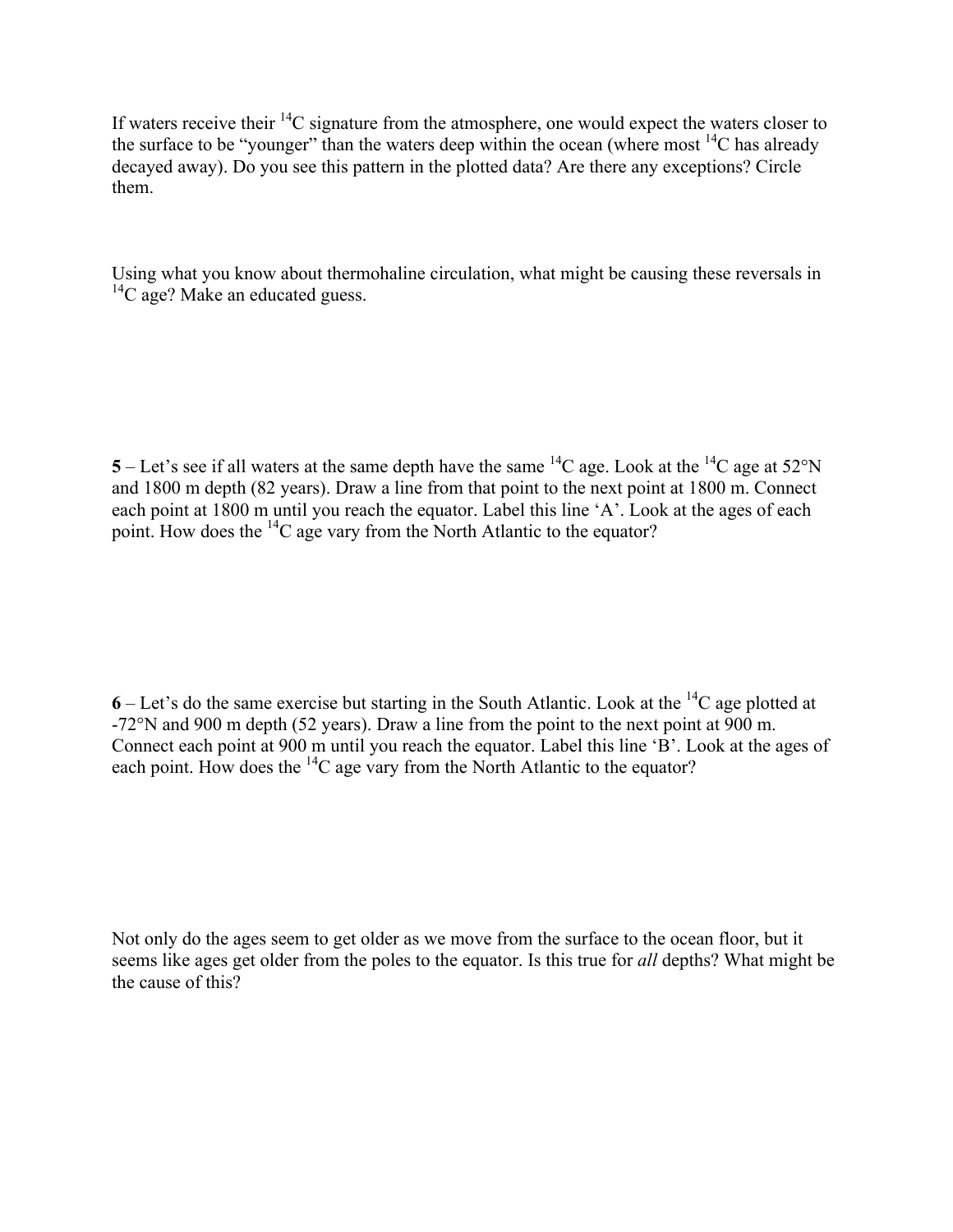**7** – Once everyone has completed the above assignments, I will pass out a transparent ring to lay overtop of your plotted data. Make sure that the figure lines up with 66°N and -72°N latitudes (your data will otherwise not match the patterns in the figure).

The transparent overlay illustrates the different water masses that flow in the Atlantic Ocean. The large body to the North, North Atlantic Deep Water (**NADW**), originates from the Norwegian/Greenland Seas (as mentioned in the introduction) and flows south towards Antarctica. Look again at line 'A' that you drew earlier. Knowing what you know about **NADW**, why do you think the <sup>14</sup>C ages got older from the North Atlantic to the equator? Explain.

Now look at line 'B' to the south. Within which water mass is this line located? Do you think the same process you mentioned above accounts for the increase in age from the South Atlantic to the equator?

Now look at the data points you circled where there was an age reversal. Do these points both exist within a water mass or do they exist at the boundary between two water masses? Why would one water mass be older than the other?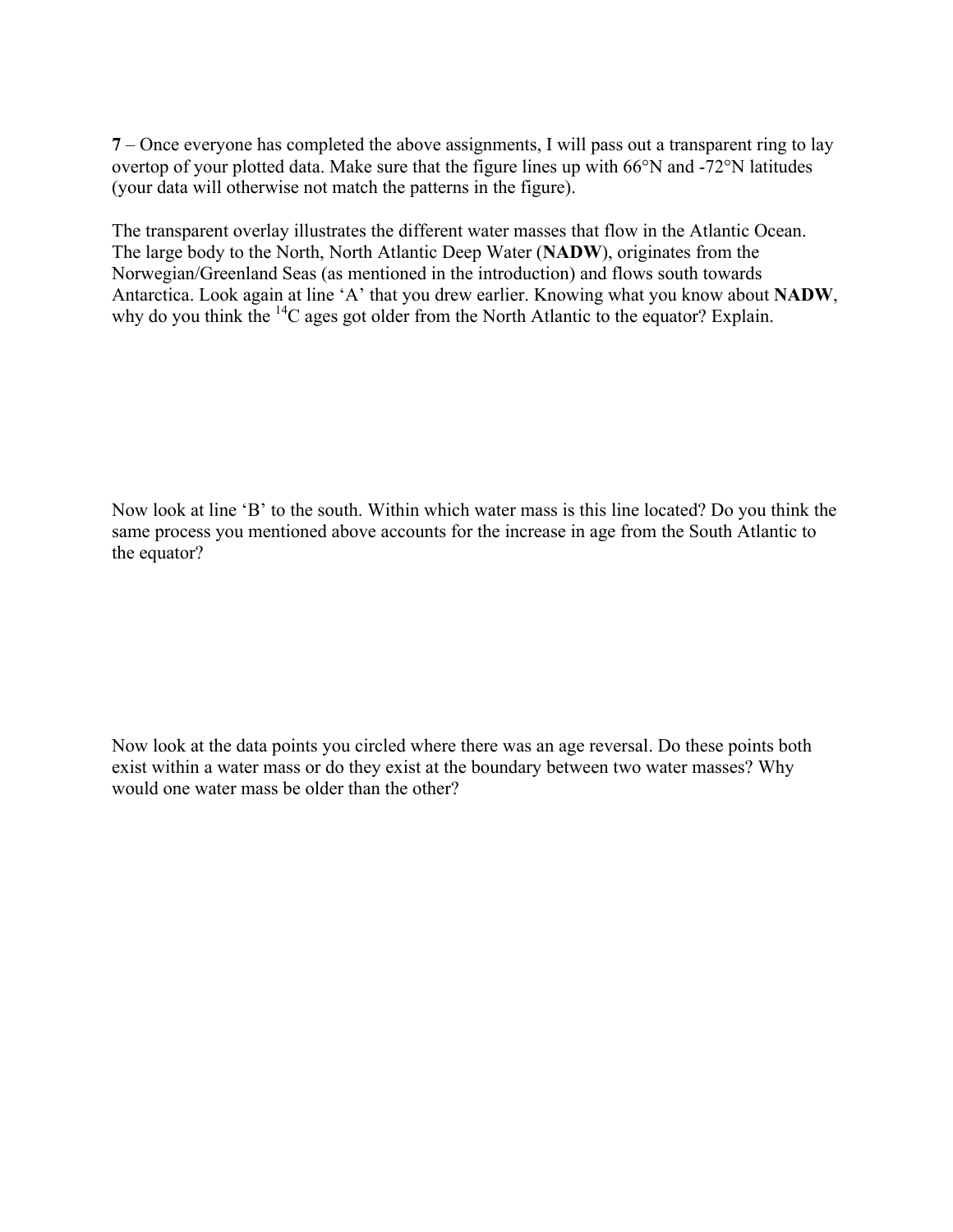#### **Additional Activity for Science Major Undergraduates:**

 $\mathcal{L}_\text{max}$  , and the set of the set of the set of the set of the set of the set of the set of the set of the set of the set of the set of the set of the set of the set of the set of the set of the set of the set of the

 $\mathcal{L}_\text{max}$  , and the set of the set of the set of the set of the set of the set of the set of the set of the set of the set of the set of the set of the set of the set of the set of the set of the set of the set of the

 $\mathcal{L}_\text{max}$  , and the set of the set of the set of the set of the set of the set of the set of the set of the set of the set of the set of the set of the set of the set of the set of the set of the set of the set of the

 $\mathcal{L}_\text{max}$  , and the set of the set of the set of the set of the set of the set of the set of the set of the set of the set of the set of the set of the set of the set of the set of the set of the set of the set of the

Knowing the age of two parcels of water at two given locations allows us to calculate the velocity at which the water is flowing. Knowing how fast water masses are flowing tells us something about how fast the larger thermohaline circulation is moving (which is important for calculating ocean mixing times, heat transport, and a bunch of other pieces of important oceanographic information that we're not focused on here). We will be calculating the velocity of **NADW** along line 'A' and Antarctic Intermediate Water (**AAIW**) along line 'B'. **Remember:**  Velocity is *distance* divided by *time*, often reported as meters per second (m/s).

## **Make sure to show ALL of your work on the attached page!!!**

**8** – First, we need to convert our latitude coordinates in degrees to distance measurements in meters. Find the distance in degrees between the first and last points of line 'A'. Using the conversion that  $1^\circ = 111,000$  m, how far apart are the two points?

**9** – Now, we must compute the difference in age between the last point and the first point and convert that into seconds. Using the conversion that  $1$  year  $= 31,536,000$  s, what is the time difference between the two points?

**10** – Finally, take the answer from question 8 and divide it by the answer from question 9. What is the velocity of **NADW**?

**11** – Now let's do the same steps for line 'B'. Compute the distance between the first and last points, calculate the time difference, and divide them just as outlined above. What is the velocity of **AAIW**?

Is **NADW** or **AAIW** faster? Circle the correct answer.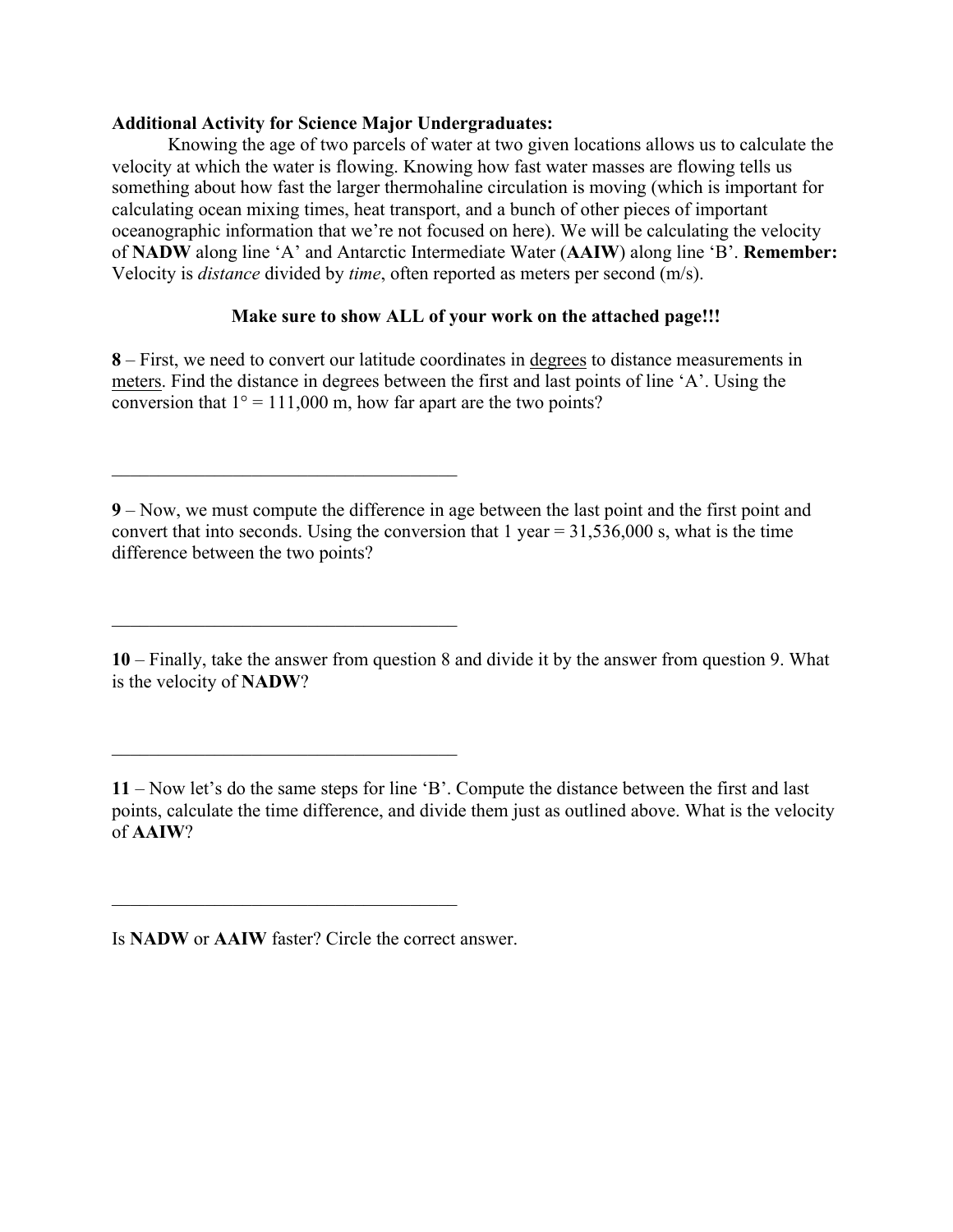# **SHOW ALL OF YOUR CALCULATIONS! DO NOT FORGET TO INCLUDE UNITS!**